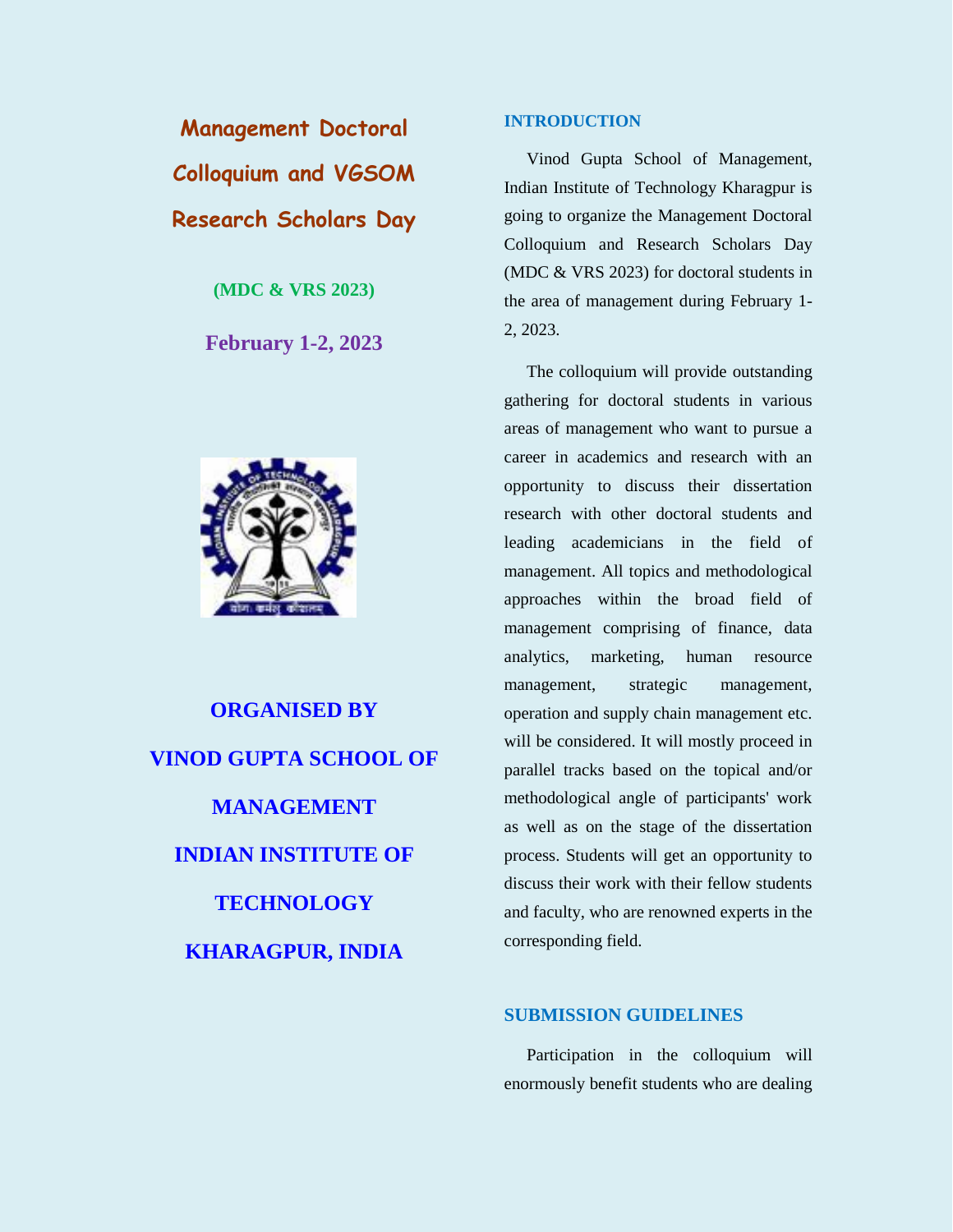with aspects and issues related to the themes of this conference. Research papers and cases based on research, experience, or promising ideas focusing on any of the stated objectives and themes of the any management are invited. The papers will be selected on the basis of their potential to contribute towards the theme of the conference. All papers will be assessed by a panel of experts based on their research proposals. The application materials should be submitted as a MS word document positively which includes the following five sections:

- 1. A short introductory statement explaining the applicant's interest in the colloquium, the current stage of their research work, the name(s) of their advisor(s)/supervisor(s).
- 2. A research statement of no more than 500 to 700 words describing their dissertation project.
- 3. A curriculum vitae (CV), documenting their key scholarly achievements to date.
- 4. An email letter from your supervisor sent to colloquium convenor indicating that they support your application to the colloquium and that they agree that your research is at an appropriate stage for participation. These letters should also make reference to how you might benefit from the Doctoral Colloquium and how they expect that you might benefit the other students in this group experience.

The papers must be sent via e-mail to

#### **rudrap@vgsom.iitkgp.ac.in**

Authors of all papers accepted for the conference will be required to give copyright declaration in the format to be supplied later. The selected papers will either be published in a special issue of an Econ Lit- indexed journal or in an edited volume by a reputed publisher. Detailed information about the submission guidelines can be found at the following link:

<http://www.som.iitkgp.ernet.in/mdc2023/>

#### **REVIEW CRITERIA**

The paper/ abstract must give a clear indication of the objective, methodology, major results, implications, and key references. All papers will be blind reviewed and only those papers approved by the reviewers will be selected. The criteria for evaluation by the reviewers are as follows:

#### **Relevance:**

Does the subject of the paper appeal to the interest of the conference attendees?

#### **Methodology:**

Does the paper use appropriate method (s)? **Originality:** 

Does the paper add new findings, insights, or knowledge to the body of literature? **Research:** 

Does the paper compare and weigh the material against the work of others?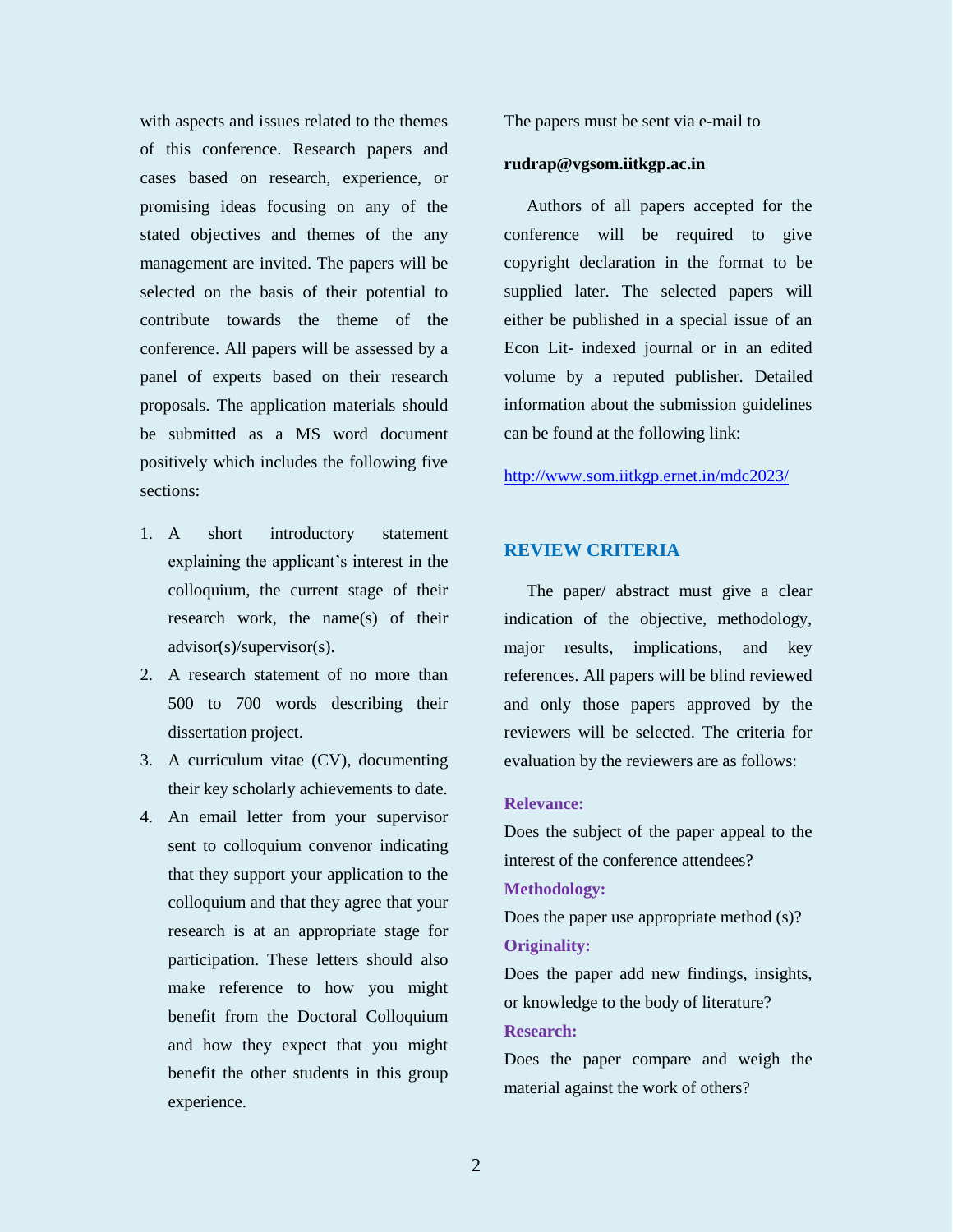#### **Conclusions:**

Are the conclusions are sound and justified as per the problem discussion? **Policy/ Managerial Implications:** Are the policy implications relevant and useful for the problem demonstrated?

#### **BEST PAPER AWARD:**

All submissions will be considered for **five** best paper awards for all the **five core streams**. These include:

- **Accounting/ Economics/ Finance**
- **Human Resource Management/ Organizational Behaviour**
- **Logistics/ Operation Management/ Supply Chain Management**
- **Business Laws/ Business Strategy/ Marketing**
- **Data Analytics/ Systems/ Soft Computing**

The winners will be given citations at the conference and their full registration fee will be refunded.

# **IMPORTANT DATES:**

| Submission of Paper: December 21, 2022  |  |
|-----------------------------------------|--|
| Acceptance of Paper: December 31, 2022  |  |
| Registration Deadline: January 10, 2023 |  |

#### **Note:**

Letter of invitation/ acceptance letter can be used for obtaining permission from your institute will be sent on request.

#### **REGISTRATION FEE**

**For IIT Kharagpur Students: No Registration Fee**

**For Outside IIT Kharagpur: INR 1000**

Registration fee (non-refundable and non-transferable) includes 18% GST, conference materials, and certificate.

# **Venue and Platform?**

Venue: Online

Platform: Zoom/Webex/Google Meet/Moodle, etc.)- to be intimated later

#### **HOW TO REGISTER?**

Use the link:

<https://erp.iitkgp.ac.in/CEP/courses.htm>

to apply ONLINE.

Process flows:

# **Sign up** → **Login** → **Profile Fill-up** → **Choose a Program** → **Apply Now**

Payment if applicable is to be done ONLINE after getting short listed for the program.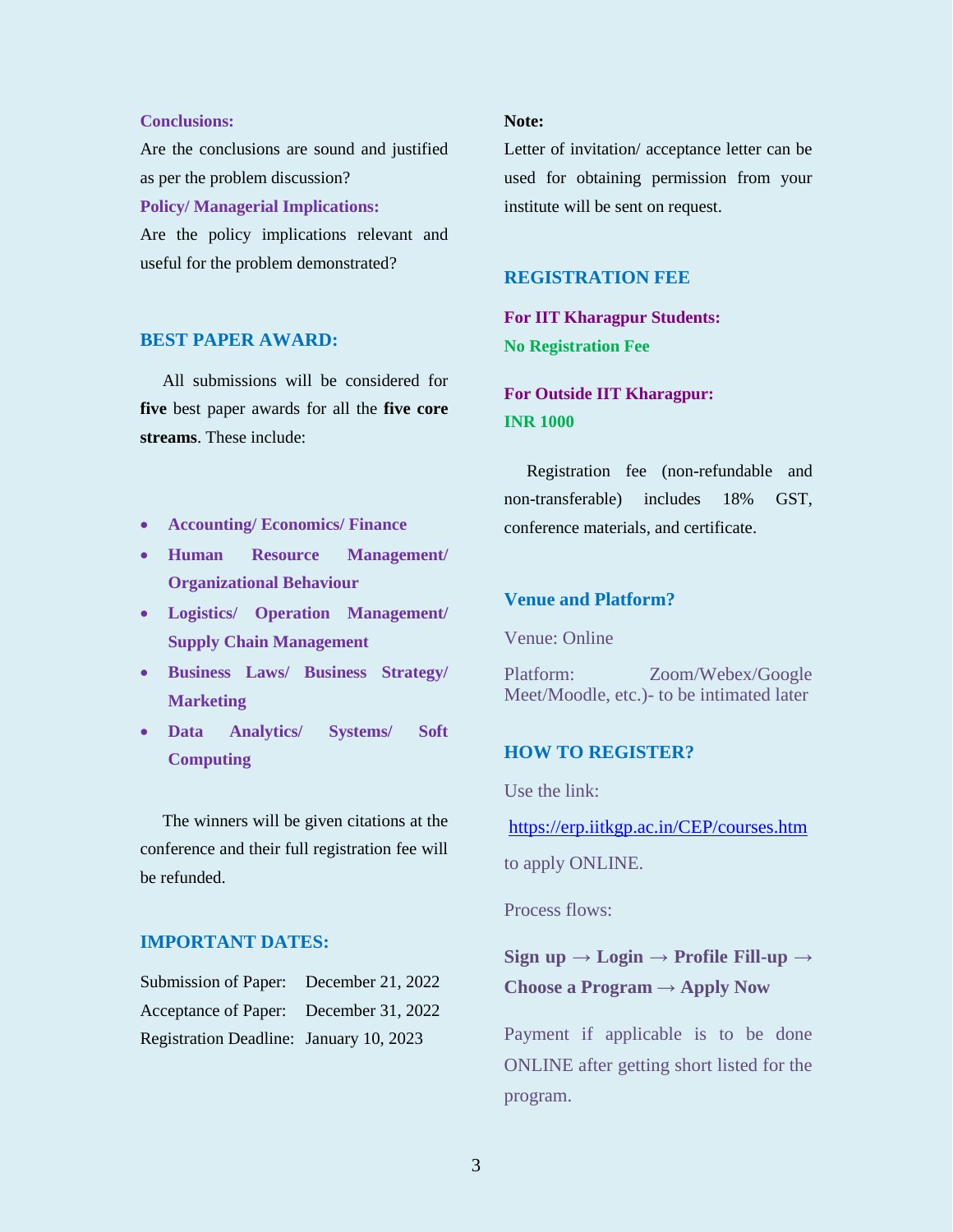# **CERTIFICATE**

Certificate will be issued to each participant from the Office of Dean (CE), Indian Institute of Technology Kharagpur, India.

# **COLLOQUIUM CONVENOR**

# **Rudra P. Pradhan**

Vinod Gupta School of Management Indian Institute of Technology Kharagpur WB- 721302, India

### **ADDRESS FOR COMMUNICATION**

Rudra P. Pradhan Convenor, MDC & VRS 2023 Vinod Gupta School of Management Indian Institute of Technology Kharagpur West Bengal- 721 302, India Phone: +91 3222 282316/ 282317 Email: rudrap@vgsom.iitkgp.ac.in pradhanrp@gmail.com